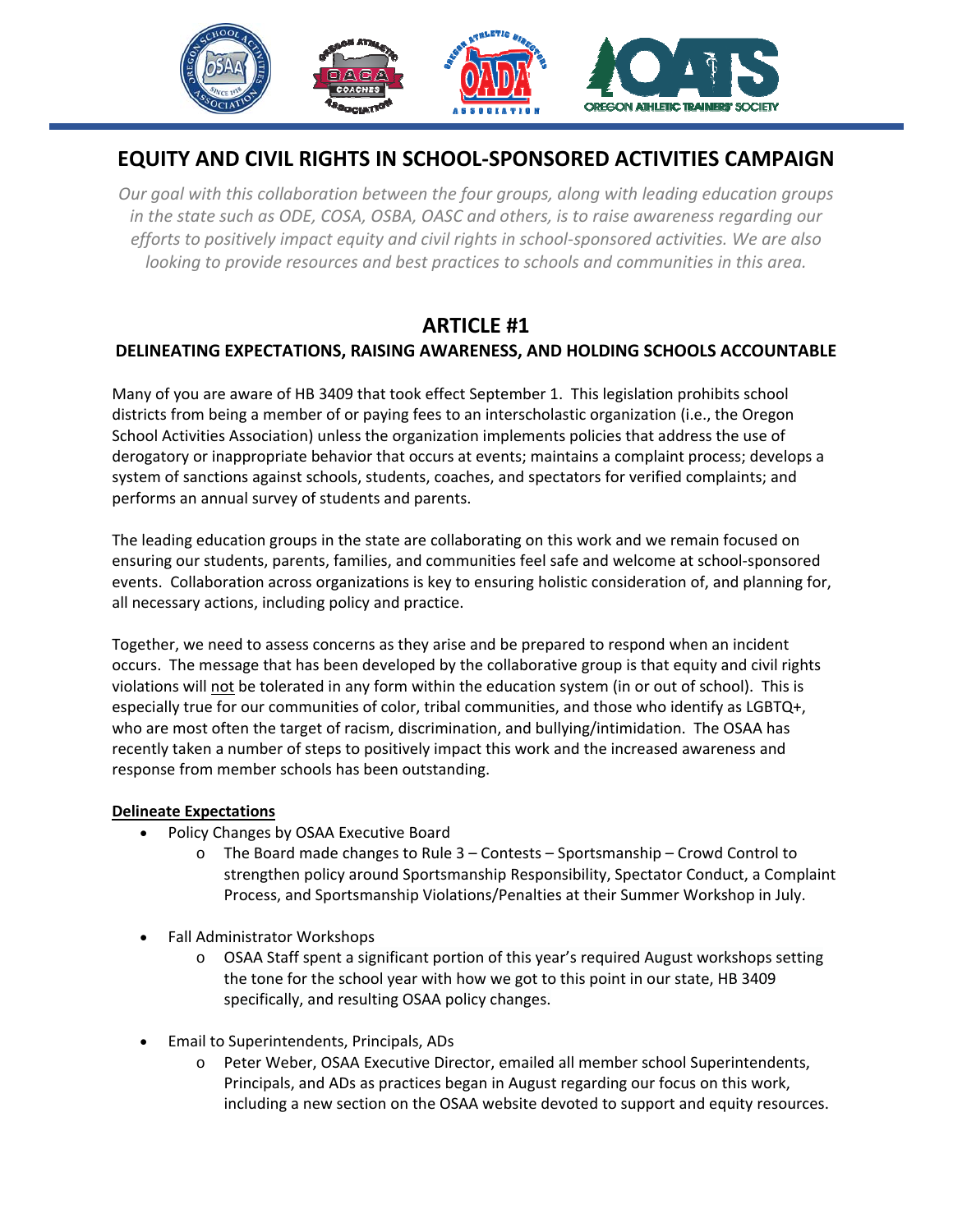- Athletic/Activity Codes of Conduct Guidance
	- o Collaborated with ODE to share their Guidance on Discriminatory Harassment and Bullying in Student Activities and Athletics at the required August workshops. This is recommended language for schools to adopt and add to their Activities/Athletics Code of Conduct for students, including aligning consequences for Alcohol and/or Drug offenses for violations.
- Procedures for Fall Sports Officials
	- o At OSAA Commissioners Rules Clinics in August, and again in September via email to all registered Fall Sports Officials, the OSAA outlined the proper procedures for officials to follow in the event they become aware of derogatory and/or offensive language being used in a contest. Officials shall request that coaches address their teams at the time of notification to ensure that all participants understand the OSAA's zero‐tolerance expectation, including derogatory and offensive terms used in conversation between members of the same team.
- Title IX/Discriminatory Harassment Webinar
	- o OSAA Staff, along with an ODE Civil Rights Specialist, hosted a webinar for member schools in late September reviewing Title IX and Athletics with an emphasis on Discriminatory Harassment.

#### **Raise Awareness**

- New Support & Equity section on http://www.osaa.org/equity
	- o Areas in this new section include Anti‐Discrimination Resources, Title IX Information, OSAA Forms & Policies, Event Toolkits, and Sportsmanship. Resources have been continuously added since August to assist schools in their efforts.
- Required Pre‐Contest PA Announcements
	- o Consistent messaging across the state is critical in this effort and this required pre‐ contest announcement, sent out to schools in August, helps achieve that goal. Some schools have worked with local radio stations to record students reading the announcement, while others have used their video boards for a more visual message to increase awareness of expectations.
- Sportsmanship Statement on Rosters
	- $\circ$  In late August, the OSAA added a sportsmanship statement to the bottom of all team and contest rosters available through the OSAA website and in state championship digital programs.
- Custom Sportsmanship Flyers
	- o Borrowing a concept from Stayton HS, the OSAA created custom sportsmanship flyers in October that are downloadable via the website for each school in every activity. The flyers include the school's logo and colors as part of reminders for how to support your athletes and coaches while staying off the officials and respecting your opponents.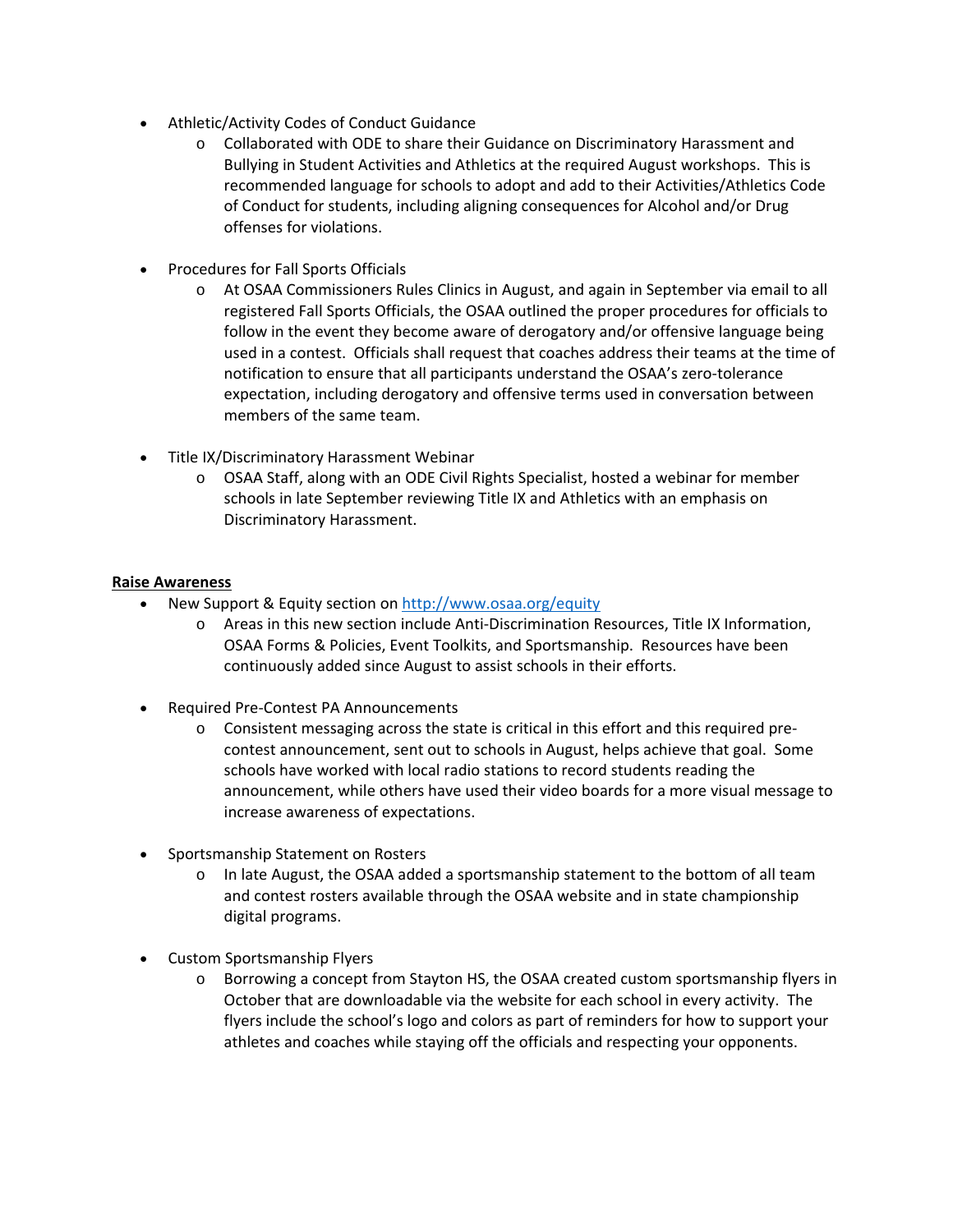- Presentations at COSA Conferences
	- $\circ$  OSAA Staff, along with our education partners around the state, have presented this collaborative work at conferences nearly every month since June, including the COSA Conference in Seaside, COSA Assistant Principals Conference in August, COSA Equity Summit in September, COSA Secondary Principals Conference in October and the OSBA Convention in November. We are slated to present at the COSA Law Conference this December as well.
- Coaches Symposium Professional Development
	- $\circ$  The 2<sup>nd</sup> Annual Coaches Symposium, held in August, featured a variety of topics that relate to this work. Nearly 200 coaches from around the state attended a day of presentations organized by the Oregon Athletic Coaches Association (OACA) and OSAA. Elliot Hopkins, NFHS Director of Sports, Sanctioning and Student Services, delivered the opening keynote address on Equity, Diversity and Inclusion: All of Us Together.
- OSAA Equity & Diversity Advisory Committee
	- o In October, the Delegate Assembly ratified a change to the OSAA's Constitution adding a new Equity & Diversity Advisory Committee as a standing committee of the Association. The committee shall serve in an advisory capacity focusing on ways to engage and meet the needs of our member schools, students, and communities, particularly those from historically underrepresented populations, while applying an equity lens in all aspects of the Association's work.

#### **Hold Schools Accountable**

- Discriminatory Harassment Complaint Form
	- o Per HB 3409, the OSAA has added a complaint form to the new Support & Equity section of the website. OSAA Staff reviews all complaints filed and contacts the involved schools to determine what took place and actions that schools have taken to address issues/concerns. Upon a ruling by the Executive Director or the Executive Board, a school may be subject to penalties, including probation, mandatory appearance before the Board, required plan of action, forfeitures, fines, lack of institutional control penalties, suspension of membership, or expulsion from the Association.

Future articles will outline the next steps in our collaborative effort, including an emphasis on marketing and communication of our efforts in order to spread the word and garner more resources/supports from corporate partners, ways to provide access to training for school and event personnel, and adding a student voice to the work ahead of us.

We thank you for your continued support and efforts in keeping Oregon high school activities a positive and encouraging environment for all.

#### **Feedback/Questions**

We welcome feedback and questions about this campaign and our collaborative efforts. Do you have examples that have proven effective at your school that we can share with other schools? Do you have specific challenges that you need help with? Please contact the OSAA office at (503) 682‐6722.